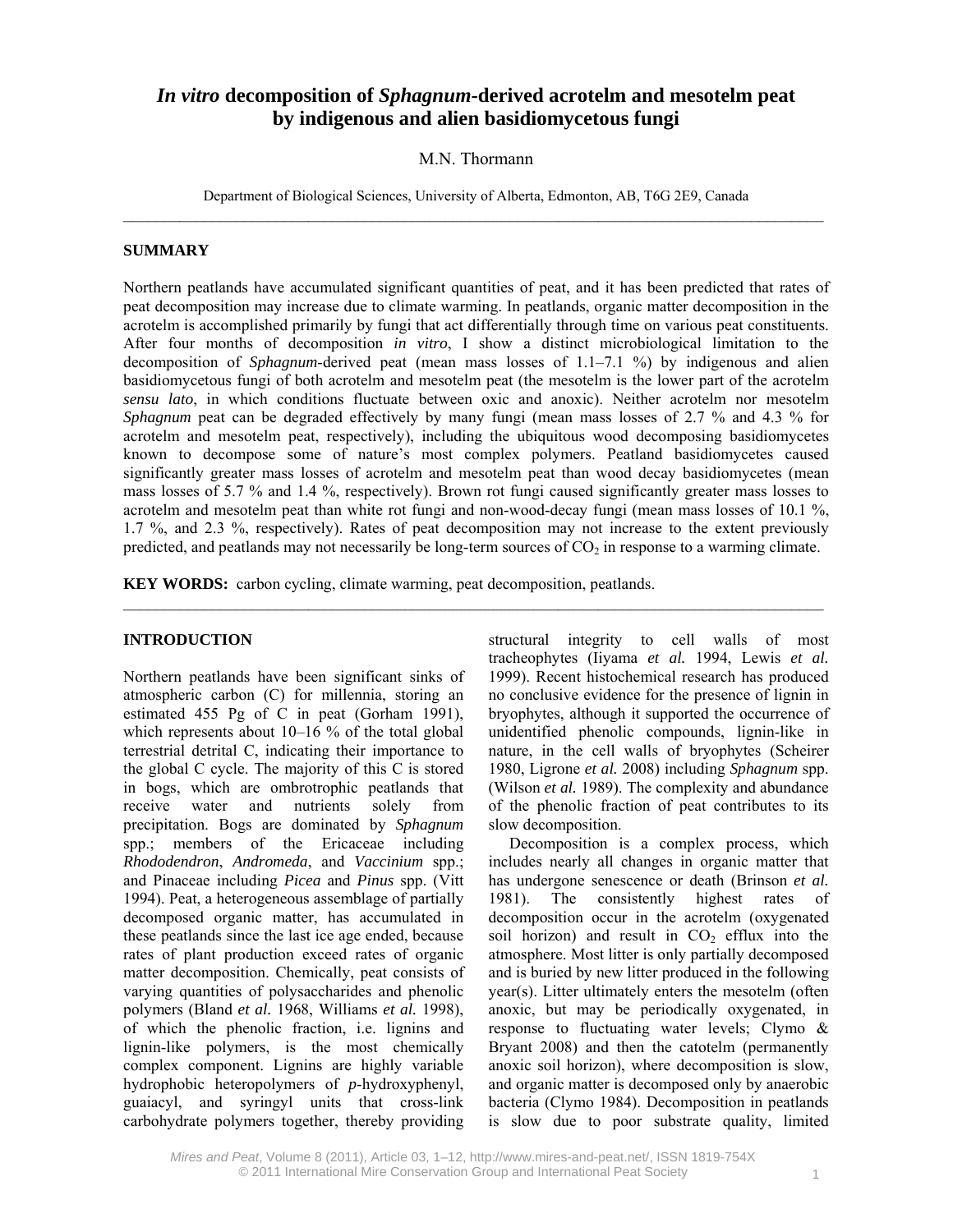nutrient supply, antimicrobial properties of the constituent plant tissues (primarily *Sphagnum* spp.), low pH, low soil temperatures, and low oxygen concentrations, particularly in the mesotelm and catotelm (e.g. Thormann & Bayley 1997, Yavitt *et al.* 1997, Aerts 2006, Stalheim *et al.* 2009).

Given the temperature sensitivity of litter decomposition and the strong positive correlation between litter decomposition rates and climatic variables (Daulat & Clymo 1998, Liski *et al.* 2003, Davidson & Janssens 2006), it has been hypothesised that climate warming may lead to increased rates of litter decomposition in peatlands (e.g. Trettin *et al.* 2006), and consequently to a long-term net flux of  $CO<sub>2</sub>$  into the atmosphere. It has been proposed that millennia-old peat will also decompose in response to enhanced polyphenol oxidase (PPO) activity as peat is exposed to oxygen as a result of lower water levels ("enzymic latch"; Freeman *et al.* 2001). PPOs are oxidative enzymes that hydrolyse complex carbon-carbon and ether bonds characteristic of polyphenolic polymers, including tannins, lignins, and related acidunhydrolysable residues (Freeman *et al.* 2004). These polymers constitute a significant portion of peat and are proportionally more prevalent with increasing depth than other, less complex, structural polymers (Turetsky *et al.* 2000, Williams & Yavitt 2003), i.e. the recalcitrance of peat increases with increasing depth (Williams *et al.* 1998, Limpens *et al.* 2008). The primary types of PPOs, ligninase, peroxidase, laccase and tyrosinase are limited to certain groups of basidiomycetes, ascomycetes (Rice *et al.* 2006), bacteria (Fenner *et al.* 2005) and actinomycetes (Endo *et al.* 2003). In contrast, recent work points to a greater stability of C in peatlands than was previously thought (review in Sinsabough 2010). In addition, Laiho (2006) suggested that lowered water levels in response to climate warming may not necessarily result in increased long-term C fluxes from peatlands to the atmosphere. Rates of decomposition of mesotelm and catotelm peat and rates of decomposition of new organic matter entering the ecosystem under new environmental conditions will greatly affect whether a peatland becomes a C source, is C neutral, or remains a C sink (Laiho 2006). Moreover, Toberman *et al.* (2008) indicated a decline in not only fungal activity but also a decline in PPO activity during summer drought (lower water levels and higher temperatures) in a shallow upland heathland, and Williams *et al.* (2000) concluded that PPOs were limited more by pH than oxygen availability.

Fungi have been recognised as the principal decomposers of organic matter in the acrotelm in peatlands, with bacteria being less important overall (Thormann 2006a, 2006b). About 600 fungal taxa are known from peatlands globally (Thormann & Rice 2007). Ascomycetes and basidiomycetes are similar in terms of reported taxonomic diversity (276 and 243 species, respectively; Thormann & Rice 2007). They are the dominant fungal groups (Thormann & Rice 2007, Artz *et al.* 2007) and principally involved in the decomposition of organic matter (Thormann 2006a, 2006b, Thormann & Rice 2007, Artz *et al.* 2007). Ascomycetes have received most of the attention in peatland decomposition studies (Thormann *et al.* 2002, Rice *et al.* 2006, Thormann *et al.* 2007), which is surprising because basidiomycetes are the primary decomposers of complex polymers in terrestrial ecosystems, e.g. lignin and related polyphenolic constituents of wood. Terrestrial wood decay fungi, as well as saprobic fungi from other substrata, are widespread and have the ability to produce copious quantities of usually aerially-distributed spores. These spores have the ability to travel long distances, in some cases over 1,000 km (Hallenberg & Kueffer 2001), and are likely to be deposited in peatlands as well. These fungi may subsequently become established in peatlands, particularly as these ecosystems become more favourable environments for fungi under a warming climate, and contribute to the decomposition of peat. There are no data, however, on their ability to colonise and/or decompose peat.

Here, I examine the ability of five common upland wood decay basidiomycetes and five native peatland basidiomycetes to decompose *Sphagnum*derived peat from the acrotelm and mesotelm of a bog. My hypotheses were that (1) wood decay and peatland fungi will decompose acrotelm peat more effectively than mesotelm peat due to the increasing recalcitrance of the latter peat, (2) wood decay basidiomycetes will be efficient decomposers of peat due their ability to decompose complex polyphenolic polymers, and (3) white rot fungi will be more efficient decomposers of peat than brown rot fungi and non-wood-decay fungi due to their greater ability to break down polyphenolic polymers, including lignin.

## **METHODS**

## **Study sites**

The study sites, previously described by Thormann *et al.* (2007), were in east-central Saskatchewan, Canada (two sites, one bog and one fen), and in the West Siberian Lowland, Russia (12 sites, eight bogs and four fens; Figure 1). Briefly, the Saskatchewan bog was forested and dominated by *Picea mariana* (Mill.) BSP, ericaceous shrubs and *Sphagnum* spp.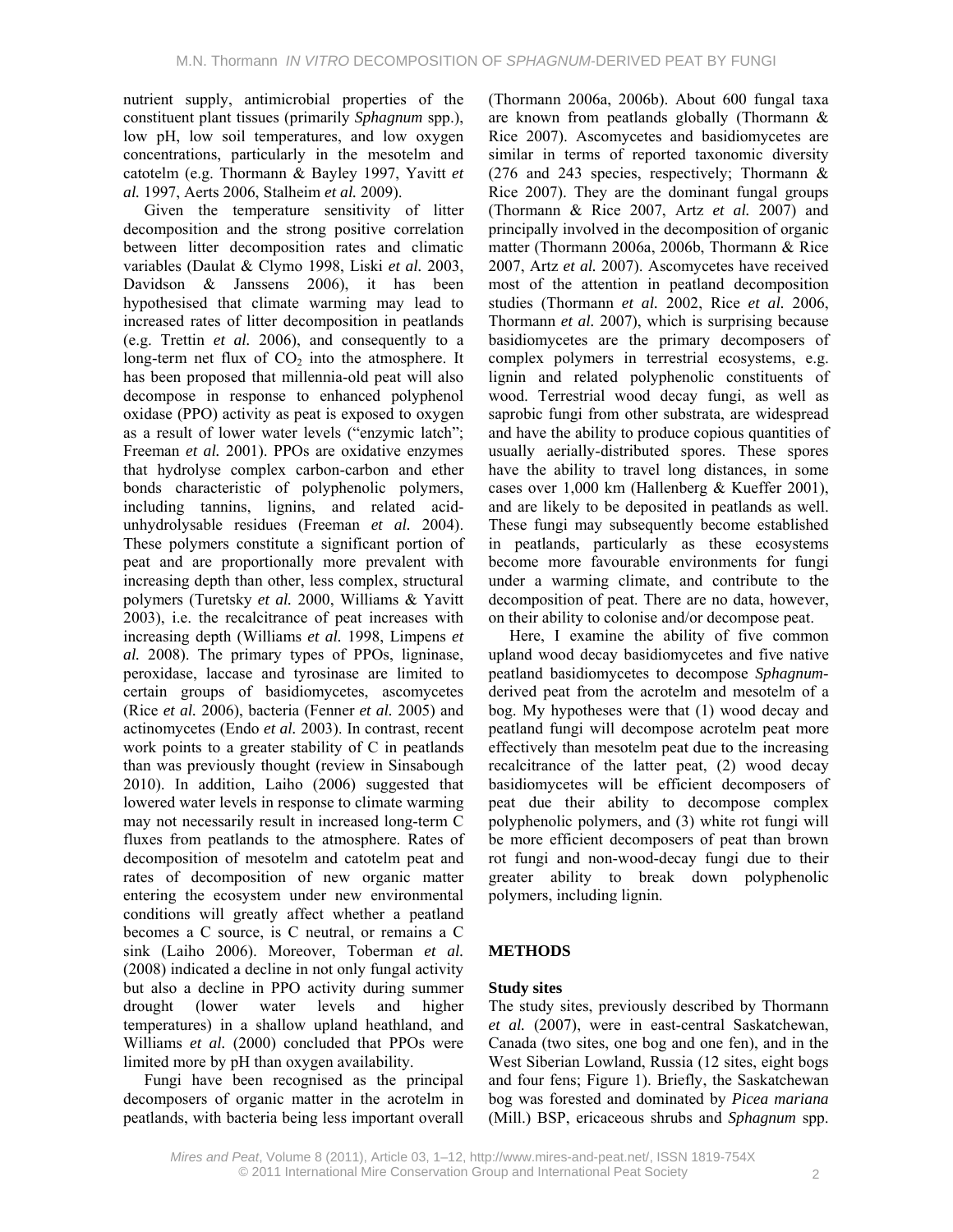

Figure 1. Locations of the study sites in Alberta (AB), Saskatchewan (SK) and the West Siberian Lowland (WSL).

typical of western continental bogs in Canada. The Saskatchewan fen was dominated by *Larix laricina* (Du Roi) K. Koch, *Betula pumila* L., *Salix* spp., *Andromeda polifolia* L., and several members of the Amblystegiaceae ("brown mosses"). The climate of central Saskatchewan is characterised by cold, snowy winters and mild summers. The average annual precipitation is 467 mm, while the mean temperatures of the three coldest and three warmest months are -16.2 ºC (December–January–February) and 14.9 ºC (June–July–August), respectively (mean annual temperature is 0.4 ºC; data from the Waskesiu Lake, SK, weather station; Environment Canada 2004).

In the West Siberian Lowland, the eight bogs were dominated by *Pinus sylvestris* L., ericaceous shrubs and *Sphagnum* spp.; and the four fens were dominated by *Betula pubescens* Ehrh., *Carex* spp., *Menyanthes trifoliata* L. and a number of bryophytes, mainly *Calliergon* spp. and *Sphagnum angustifolium* (C. Jens ex Russ.) C. Jens. The climate of West Siberia is highly continental and characterised by cold, snowy winters and mild summers similar to those in Saskatchewan. The average annual precipitation is 433–541 mm, while the mean temperatures of the three coldest and three warmest months range from  $-16.7$  to  $-19.6$  °C (December–January–February) and from 15.3–16.7 ºC (June–July–August), respectively (mean annual temperature ranges from -2.1 to 0.3 ºC at the Khanty-Mansiysk, Aleksandrovskoe, Tobolsk, Kolpashev and Tara weather stations, West Siberian Lowland; Frey & Smith 2003).

#### **Isolation of peatland basidiomycetes**

Peat was collected aseptically at each sampling plot at 5 cm (acrotelm) and 25 cm (mesotelm) depths in the Saskatchewan sites and at 0–10 cm (acrotelm) and 10–20 cm (mesotelm) depths in the West Siberian sites, transferred to sterile containers, and transported in a cooler to the laboratory. The peat originated from the acrotelm and mesotelm in each site, since fungi are aerobes and no viable fungi were expected to occur in the catotelm. A sample of about 5 g (FW, randomly selected from each entire peat collection) was surface-sterilised for 5 minutes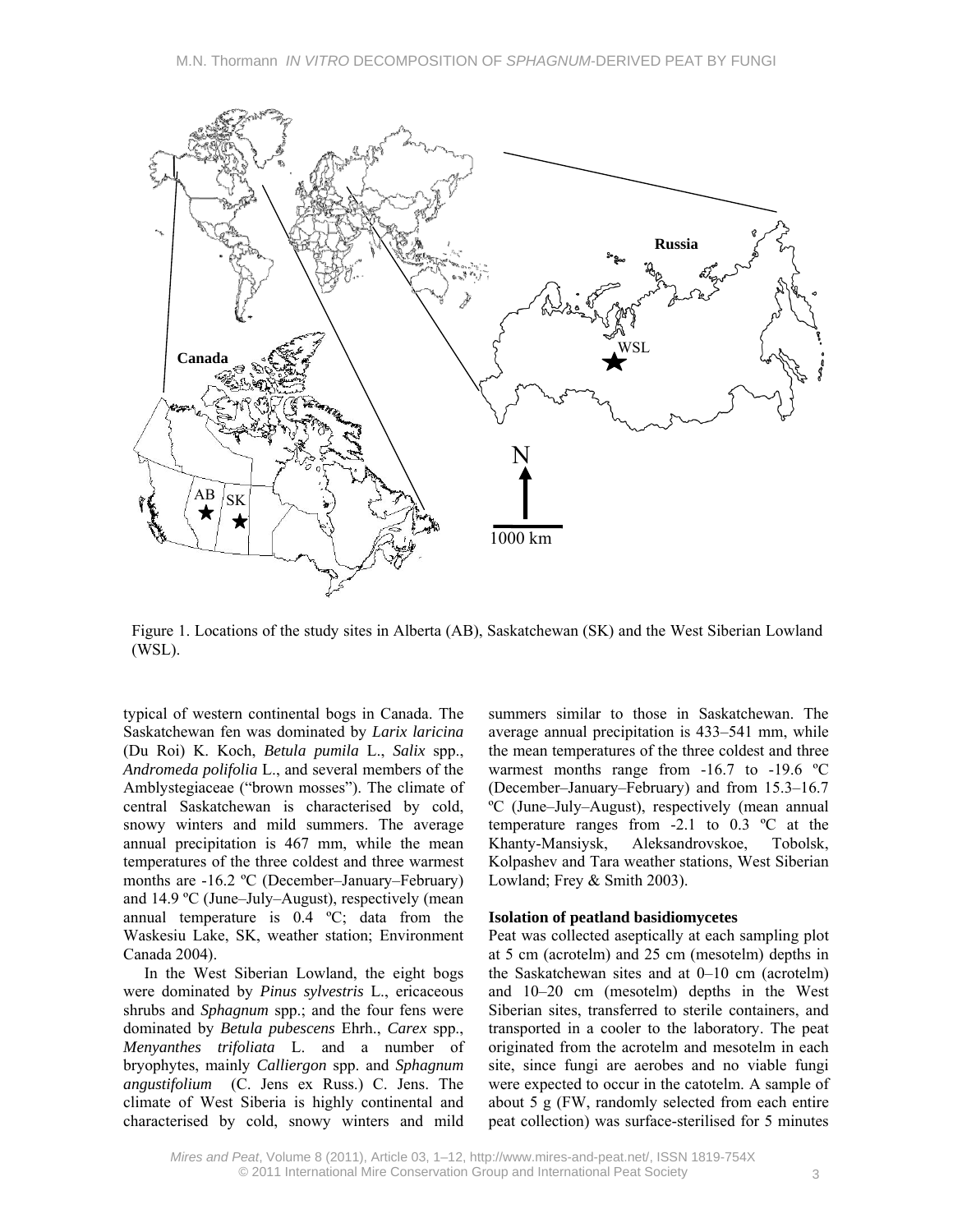in  $H_2O_2$  and washed three times with sterilised distilled water  $(sd-H<sub>2</sub>O)$  to eliminate surface contaminants before being placed onto primary isolation media. Hence, there were 14 acrotelm and 14 mesotelm samples, since there were two sites in Saskatchewan and 12 sites in the West Siberian Lowland, and acrotelm and mesotelm peat samples were extracted from all sites.

For each peat sample, nine 90 x 15 mm plastic Petri dishes were set up. All Petri dishes contained potato dextrose agar (PDA, 39.0 g Difco (Detroit, MI) potato dextrose agar,  $1.0$  L sd-H<sub>2</sub>O) with oxytetracycline added to suppress bacterial growth. Three of the nine plates received no other additives and served as controls; three were amended with Benlate (50 % benomyl); and the final three plates were amended with a sterile stock solution containing Benlate, dichloran (2,6-dichloro-4 nitroaniline) and phenol in ethanol  $(5 \text{ mL } L^{-1})$ . These additives have proven successful in selectively isolating generally slow-growing basidiomycetes from natural substrata (Worrall 1991) by suppressing the growth of many fungal taxa, particularly those with high growth rates and with non-basidiomycetous affinities. Five peat subsamples (each about  $2 \text{ mm}^3$ , randomly selected from the surface-sterilised 5-g samples) were transferred aseptically to each of the nine plates.

Plates were incubated in the dark and examined daily for the first week, every other day for the following four weeks, and every five days for the following three months. Fungi emerging from the peat segments were subcultured and maintained on 1.5 % malt extract agar (MEA, 15.0 g Difco malt extract,  $20.0$  g Difco agar,  $1.0$  L sd-H<sub>2</sub>O) and identified by extracting, amplifying, and sequencing their rDNA. Sequences were then assembled, and related sequences were found using BLAST searches (data not shown).

## **Collection of wood decay basidiomycetes**

Fructifications of ubiquitous circumboreal polypore basidiomycetes were collected in a mixedwood stand dominated by *Populus tremuloides* Michx., *Populus balsamifera* L., *Picea glauca* (Moench) Voss, *Betula papyrifera* Marsh. and *Salix* spp. in July 2006 in central Alberta and in Edmonton, Canada. These basidiomycetes were *Cerrena unicolor* (Bull.) Murrill, *Fomes fomentarius* (L.) J.J. Kickx, *Fomitopsis pinicola* (Sw.) P. Karst., *Peniophora polygonia* (Pers.) Bourdot & Galzin and *Phellinus punctatus* (Fr.) Pilát. These wood decay basidiomycetes are common in many northern forests, including those in Canada and Russia (Gilbertson & Ryvarden 1986, 1987; Bondartseva *et al.* 2003, Kotiranta *et al.* 2005).

Fructifications were removed with a knife from the substrata (live and dead trees, logs, and stumps), placed in individual paper bags, stored in a cooler, and returned to the laboratory. Sub-samples of each fructification were flame-sterilised, placed onto PDA amended with oxytetracycline to suppress bacterial growth, and the emerging mycelium was sub-cultured onto MEA to obtain pure cultures of each fungus.

The five wood decay basidiomycetes and the five most commonly isolated peatland basidiomycetes were then used in the following experiment on the rate of peat decomposition.

## *In vitro* **decomposition of peat**

The experimental units were  $100 \times 80$  mm tall glass Petri dishes, each containing about 55 mL of peptone broth agar (20.0 g Difco agar, 1.0 g Difco bacto-peptone broth, 1.0 L sd-H<sub>2</sub>O; final  $pH = 6.5$ ). Dishes were inoculated in two locations with about 3 mm<sup>2</sup> pieces of actively growing fungal mycelium of each of the five wood decay fungi and five peatland fungi, i.e. one fungal taxon per set of ten Petri dishes (Table 1). This medium was chosen because it provided some N to the growing fungi  $(0.154 \text{ g } L^{-1} \text{ TN}; \text{ BD Diagnostic Systems}, \text{Sparks},$ Md.) other than the N inherent to the peat (which was added later). Hence, these conditions are similar to those *in situ*, where microbial populations have access to sources of nutrients other than the litter they decompose, e.g. from root exudates or pore water (Thormann *et al.* 2002) or from atmospheric loading (range of N loading of 0.21–0.27 g  $m<sup>-2</sup>$  yr<sup>-1</sup> in continental western Canada; Munger & Eisenreich 1983).

Peat for the decomposition study was collected from a location different than those used to obtain the basidiomycete isolates in order to avoid using a decomposition substrate that might provide an advantage to fungi from the same location. The peat donor site has previously been described in Thormann *et al.* (1999). Briefly, the bog is dominated by *Sphagnum fuscum* (Schimp.) Klinggr*.*, *S. angustifolium*, members of the Ericaceae including *Rhododendron groenlandicum* (Oeder) Kron & Judd and *Andromeda polifolia* L., and *Picea mariana* (Mill.) BSP. Thormann *et al.* (2001) previously showed that *S. fuscum* from this bog lost 17.6–20.4 % of its mass when decomposing for 2–4 months *in situ*. Peat from the acrotelm was collected at a depth of about 10 cm, and peat from the mesotelm was collected at a depth of about 35 cm. All peat samples were packed in sterile plastic bags and stored in a cooler during transport and in a refrigerator in the laboratory until processing (within four days). Polyester mesh pouches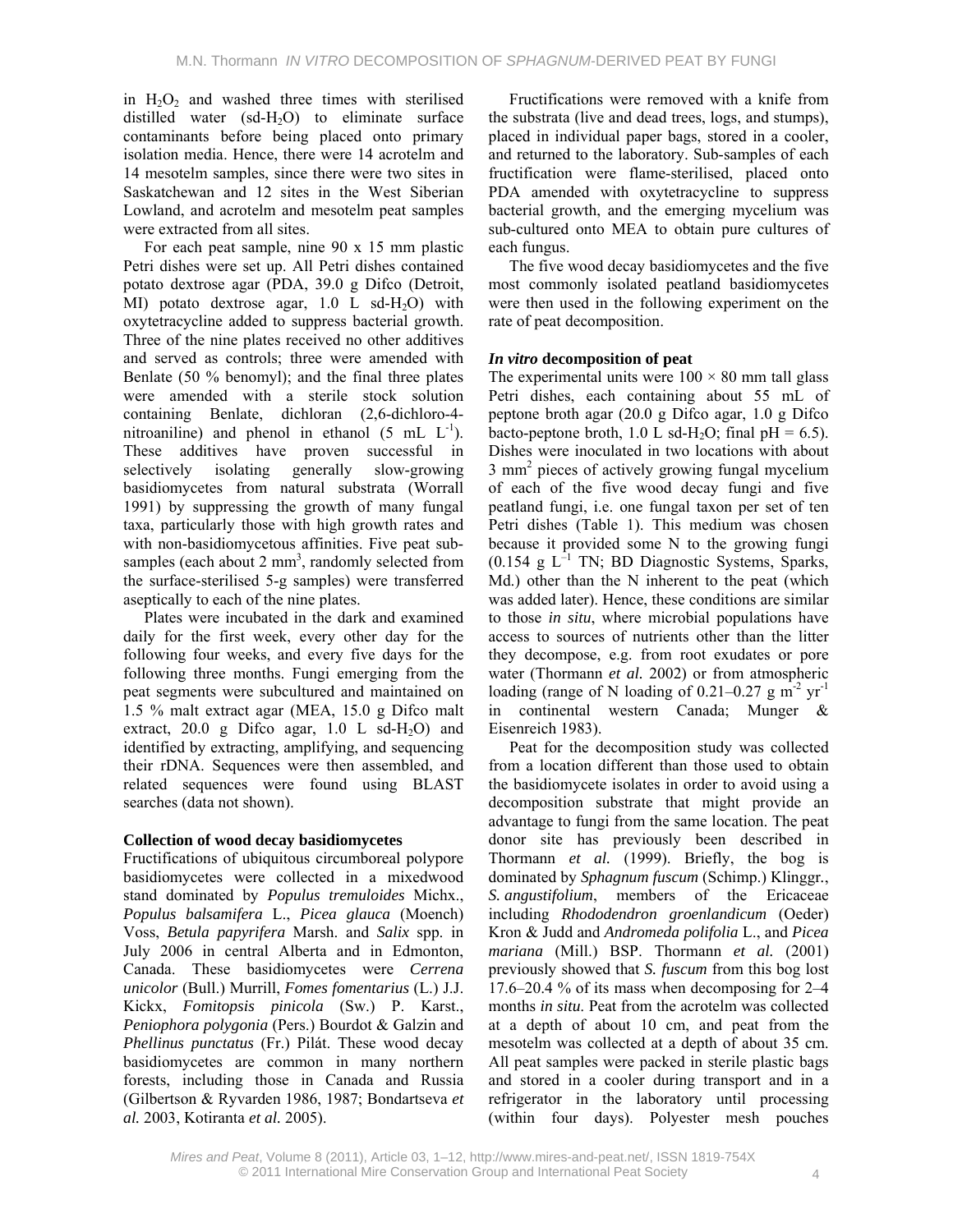| Fungal taxa                                              | Origin                                                                      | Type*     |
|----------------------------------------------------------|-----------------------------------------------------------------------------|-----------|
| Peatland taxa                                            |                                                                             |           |
| Coniophora sp. (NoF 2964)                                | From rich fen peat, Siberia (Russia) and<br>bog peat, Saskatchewan (Canada) | <b>BR</b> |
| $Mycena$ sp. (NoF 2968)                                  | From rich fen peat,<br>Saskatchewan (Canada)                                | S         |
| <i>Pholiota sp.</i> (NoF 2965)                           | From bog peat, Siberia (Russia) and<br>Saskatchewan (Canada)                | <b>WR</b> |
| Psathyrella sp. (NoF 2967)                               | From bog peat, Siberia (Russia) and<br>rich fen peat, Saskatchewan (Canada) | S         |
| Trametes sp. (NoF 2966)                                  | From rich fen peat, Siberia (Russia) and<br>bog peat, Saskatchewan (Canada) | <b>WR</b> |
| Wood decay taxa                                          |                                                                             |           |
| Cerrena unicolor (Bull.) Murrill (NoF 2962)              | On dead Betula papyrifera stump,<br>Alberta (Canada)                        | <b>WR</b> |
| Fomes fomentarius (L.) J.J. Kickx (NoF 2961)             | On dead <i>Betula papyrifera</i> log,<br>Alberta (Canada)                   | <b>WR</b> |
| Fomitopsis pinicola (Sw.) P. Karst. (NoF 2960)           | On dead Picea glauca log,<br>Alberta (Canada)                               | <b>BR</b> |
| Peniophora polygonia (Pers.) Bourdot & Galzin (NoF 2963) | On live <i>Populus tremuloides</i> tree,<br>Alberta (Canada)                | <b>WR</b> |
| <i>Phellinus punctatus</i> (Fr.) Pilát (NoF 2959)        | On live <i>Salix</i> sp. tree,<br>Alberta (Canada)                          | <b>WR</b> |

Table 1. Peatland and wood decay basidiomycetes used in the *Sphagnum* peat decomposition study. NoF = Northern Forestry Centre Culture Collection.

\*  $BR =$  brown rot fungus,  $S =$  saprobe,  $WR =$  white rot fungus.

 $(5.5 \times 5.5 \text{ cm}, 65$ -um gauge) were filled with about 3 g FW of either acrotelm or mesotelm peat, dried at 48 °C to constant mass, weighed to the nearest 0.01 g and autoclaved at 121 °C for 15 minutes prior to placement into the inoculated Petri dishes (one pouch per Petri dish; five pouches of acrotelm and five of mesotelm peat per fungal taxon; the peat material was moist due to the liquid cycle autoclaving procedure). Autoclaving has proven to be successful in sterilising peat samples (e.g. Thormann *et al.* 2002); however, this process may have weakened or broken down some of the bonds of the structural components of *Sphagnum* peat, thereby resulting in enhanced rates of peat decomposition. Ten Petri dishes served as controls and were not inoculated with any fungi.

After four months, pouches ( $n = 5$  per fungus per peat depth) were removed from the Petri dishes, and surficial fungal mycelium was carefully removed with forceps. Pouches were dried at 48 °C to constant mass and weighed to the nearest 0.01 g.

Mass loss, as an indicator of decomposition at the harvest time, was expressed as a percentage of the initial mass. The fungal biomass of colonised pouches was not determined in this study.

#### **Statistical analyses**

Mass losses due to leaching (mean of 3.3 % from the ten control Petri dishes) were subtracted from all mass losses prior to statistical analyses. A Kruskal-Wallis test (dependent variable: mass loss; independent variable: fungal species) was used to determine significant differences among mass losses of the ten fungal taxa after four months decomposition. This analysis was chosen because of (i) the low number of replicates for each treatment  $(n = 5$  per fungus per peat depth) and (ii) deviations in the data from normality and homogeneity of variances (Zar 1984). Separate one-way Analyses of Variance (ANOVA) were used to compare mass losses caused by peatland and wood decay basidiomycetes (fungal groups) at each depth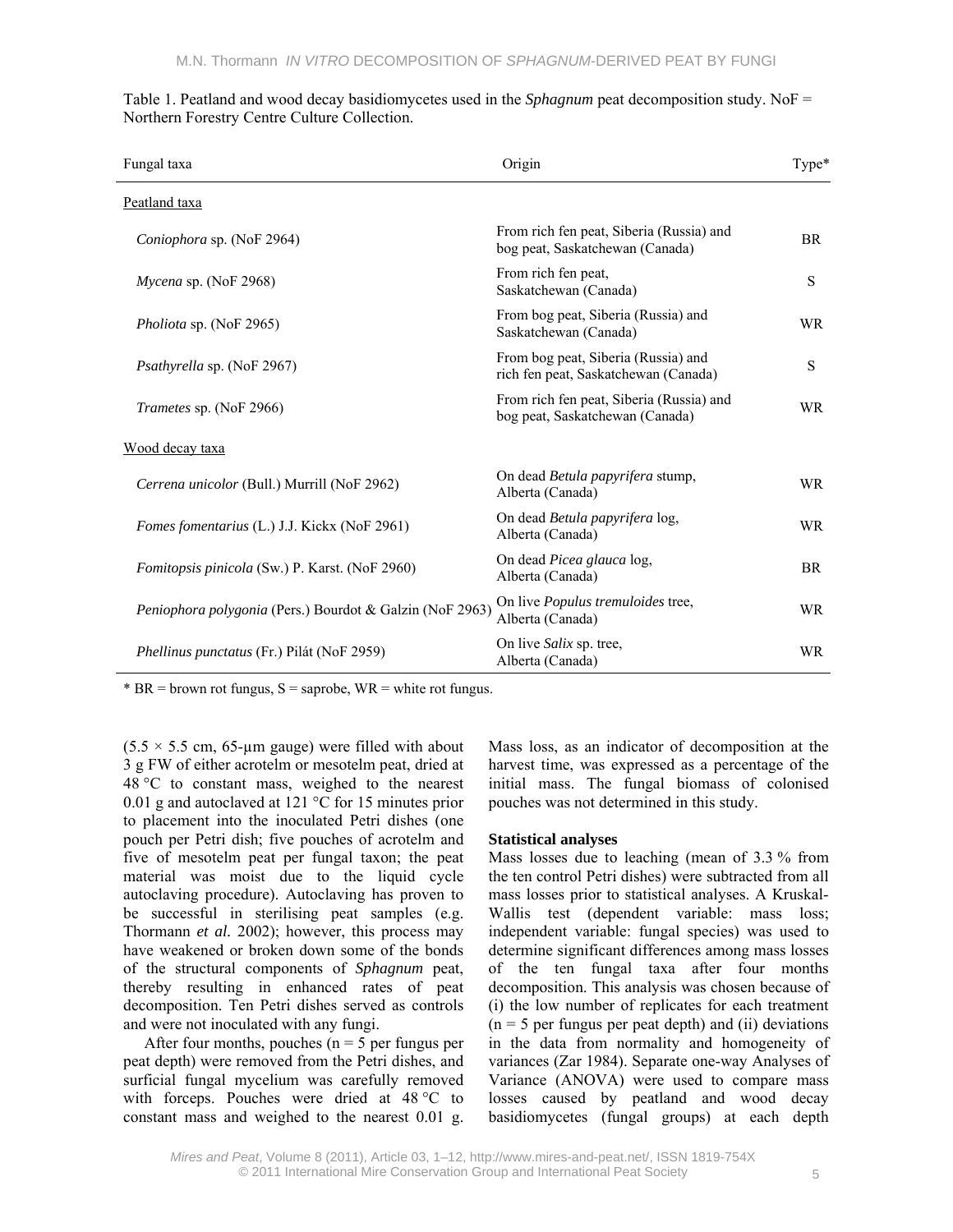(dependent variable: mass loss; independent variable: fungal groups). In addition, ANOVA was used to compare mass losses caused by the brown rot fungi, white rot fungi and non-wood-decay fungi (fungal life strategy) at each depth (dependent variable: mass loss; independent variable: fungal life strategy). *Post-hoc* Tukey's Honestly-Significant-Difference tests were used to determine where significant differences occurred among the fungal life strategy groups.

### **RESULTS**

Mass losses of acrotelm *Sphagnum* peat ranged from 0.2–9.6 % for the peatland basidiomycetes (mean = 4.2 %, median = 3.3 %) and from 0.3– 2.7 % for the wood decay basidiomycetes (mean  $=$ 1.1 %, median =  $0.8$  %). Mesotelm peat lost 0.3– 23.4 % of its mass (mean =  $7.0$  %, largely driven by a mean mass loss of 23.4 % by *Coniophora* sp., median  $= 3.9 \%$ ) through decomposition from the peatland basidiomycetes and  $0.5-4.3$  % (mean = 1.6 %, median = 1.0 %) through the decomposition from wood decay basidiomycetes (Figure 2).

Overall, mass losses of peat from 10 cm and 35 cm depths did not differ significantly ( $\chi^2 = 2.0$ ,  $d.f. = 1, P = 0.159$ ; however, mass losses at both depths differed significantly among individual basidiomycete taxa (Kruskal-Wallis test statistic = 90.5, d.f. = 19,  $P < 0.001$ ). Indigenous peatland basidiomycetes always caused significantly greater mass losses of *Sphagnum* peat than wood decay basidiomycetes at both depths (10 cm depth: 4.2 % *vs*. 1.1 % for peatland basidiomycetes and wood decay basidiomycetes, respectively;  $F = 12.5$ , d.f. = 1,  $P = 0.001$ ; 35 cm depth: 7.1 % *vs*. 1.6 % for peatland basidiomycetes and wood decay basidiomycetes, respectively;  $F = 9.9$ , d.f. = 1,  $P =$ 0.003; Figure 3).

Brown rot fungi (Table 1) caused significantly greater mass losses of *Sphagnum* peat at both depths compared to the white rot fungi and the non-wooddecay fungi (10 cm depth: 6.2 % *vs*. 1.6 % *vs*. 2.2 % for brown rot fungi, white rot fungi and non-wooddecay fungi, respectively;  $F = 8.7$ , d.f. = 2, *P* < 0.0001; 35 cm depth: 13.9 % *vs*. 1.8 % *vs*. 2.4 % for brown rot fungi, white rot fungi, and non-wooddecay fungi, respectively;  $F = 26.0$ , d.f. = 2,  $P < 0.0001$ ; Figure 4).



Figure 2. Mass losses (% ± SE) of *Sphagnum* peat incurred *in vitro* by peatland and wood decay basidiomycetes after four months decomposition. Letters indicate significant differences ( $P < 0.05$ ) in mass losses incurred by different fungi.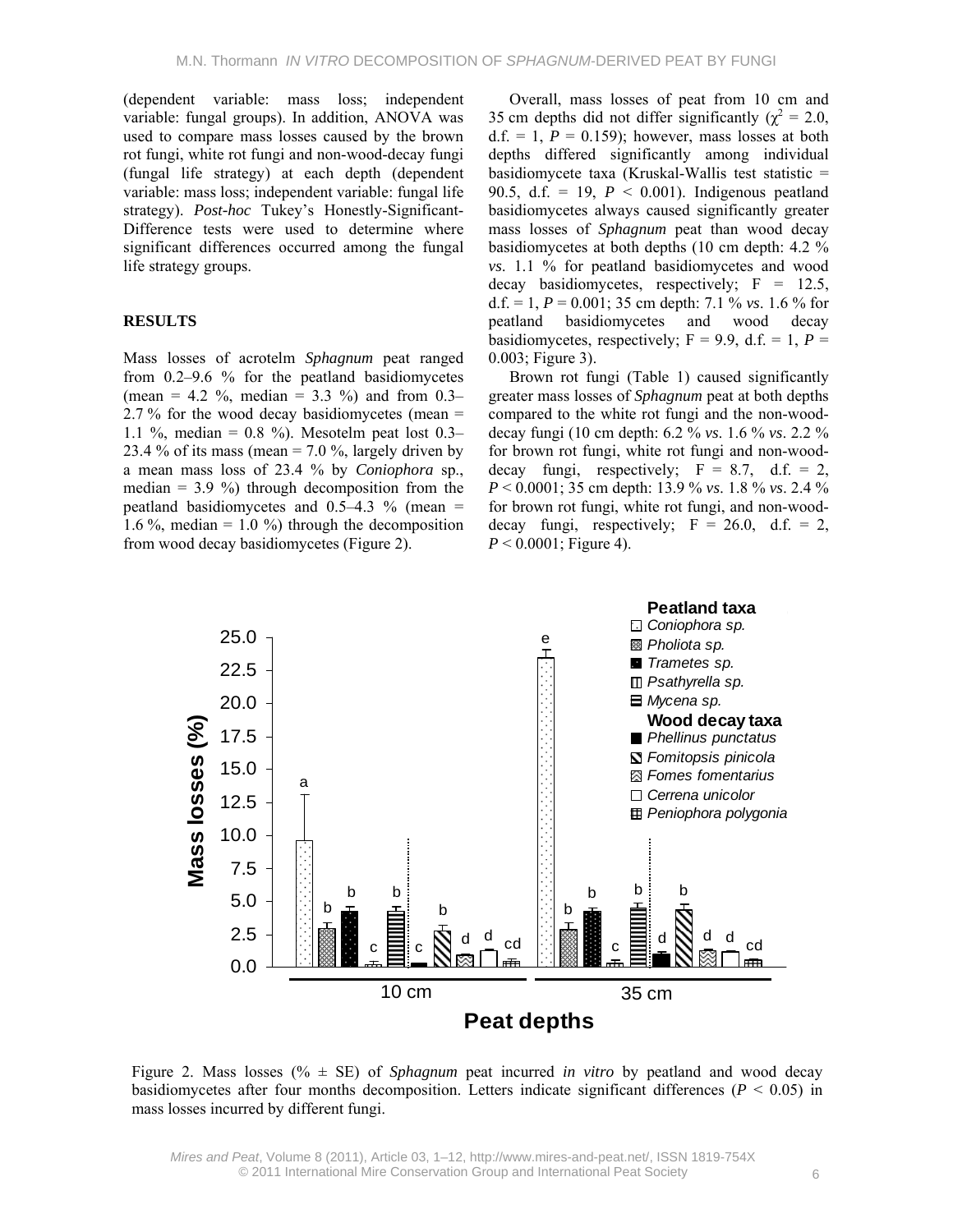

Figure 3. Mean mass losses (% ± 95 % Confidence Intervals) of acrotelm and mesotelm *Sphagnum* peat incurred *in vitro* by all peatland and wood decay basidiomycetes after four months decomposition. Letters indicate significant differences ( $P < 0.05$ ) in mass losses at each peat depth.



Figure 4. Mean mass losses (% ± 95 % Confidence Intervals) of acrotelm and mesotelm *Sphagnum* peat incurred *in vitro* by brown rot fungi, white rot fungi, and non-wood-decay fungi after four months decomposition. Letters indicate significant differences ( $P < 0.05$ ) in mass losses among life strategies at each depth.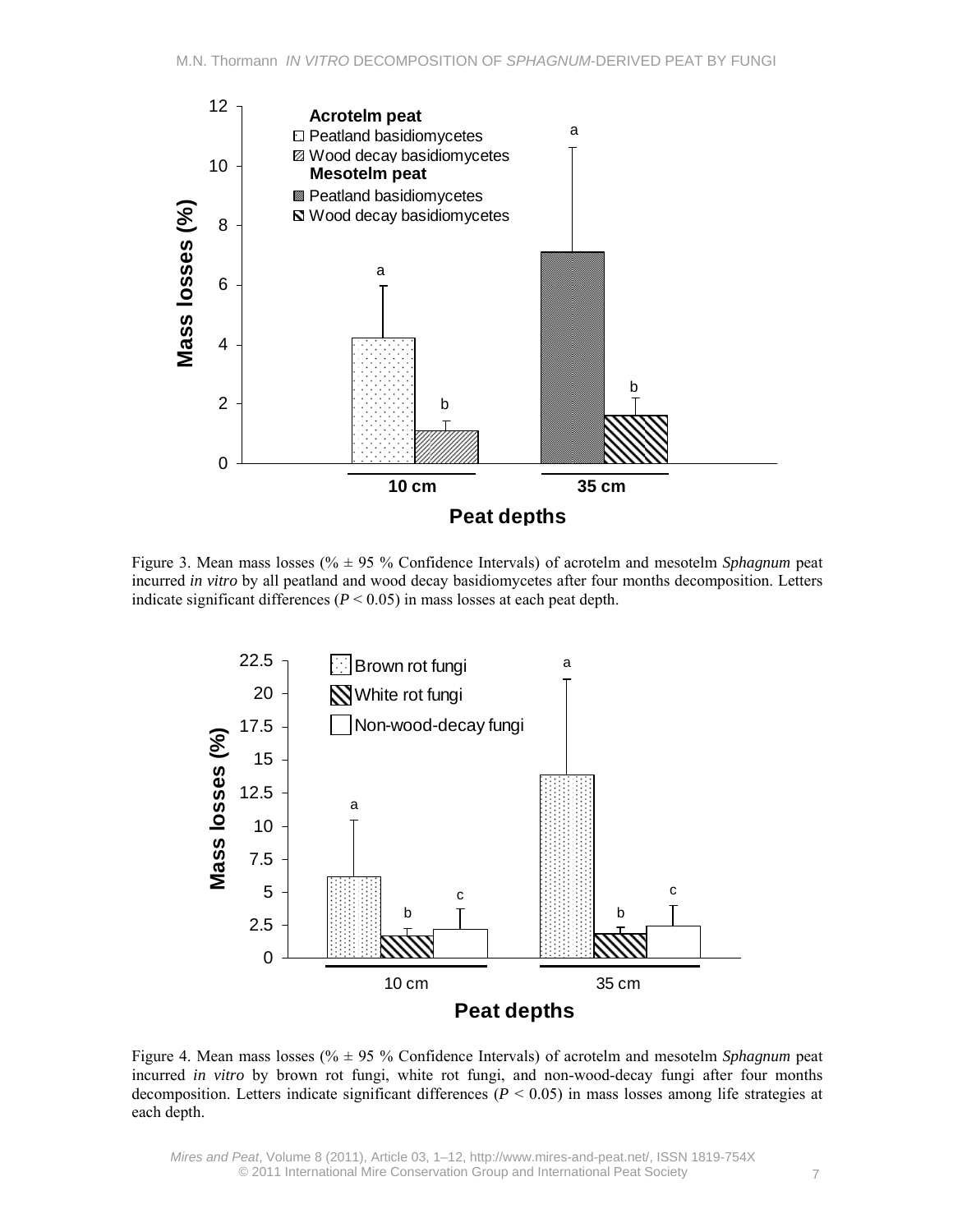### **DISCUSSION**

#### **Roles of basidiomycetes and ascomycetes in the decomposition of peat**

The native peatland basidiomycetes of this study were significantly more effective as peat decomposers than the alien wood decay basidiomycetes (Figure 2). Particularly *Coniophora* sp. was efficient at decomposing the *Sphagnum* peat, irrespective of depth (9.6 % and 23.4 % in the acrotelm and mesotelm, respectively). Overall, data on the ability of basidiomycetes to decompose peat are scarce (e.g. Thormann *et al.* 2002, 2007), despite representing 40.4 % of all known fungi from northern peatlands (Thormann & Rice 2007).

The enzymes responsible for degradation of the most complex polymers in peat, PPOs (e.g. ligninase, peroxidase, laccase and tyrosinase), are affected by peat temperature, oxygen availability and pH (Ruggiero & Radogna 1984, Pind *et al.* 1994, Freeman *et al.* 2001, 2004; Toberman *et al.* 2008). The effects of altered temperature and precipitation dynamics in response to climate warming on peat decomposition rates in northern peatlands remain unknown. It has been suggested that increased aeration of the peat as a result of lowered water levels might enhance the activity of PPOs (Freeman *et al.* 2001), resulting in increased peat decomposition rates. Conversely, increased aeration due to lower water levels might also decrease moisture availability and decrease the activity of PPOs, resulting in decreased peat decomposition rates, as seen in a shallow upland heathland by Toberman *et al.* (2008). Irrespective of hypothesised increased or decreased activities of PPOs in peatlands in response to altered climatic conditions, previous enzyme-based studies have generally failed to address the organisms responsible for the synthesis of these enzymes, e.g. their prevalence as part of the microbial community or their diversity. It is known that PPOs are produced by basidiomycetes, ascomycetes (Rice *et al.* 2006), bacteria (Fenner *et al.* 2005) and actinomycetes (Endo *et al.* 2003), with previous studies suggesting that fungi are the principal peat decomposers in the acrotelm (Thormann 2006a, 2006b) compared to bacteria and actinomycetes.

Within the fungi, the ability to synthesise PPOs is restricted to selected groups of basidiomycetes and ascomycetes. For example, mycorrhizal fungi are abundant in peatlands and aid plants in the acquisition of nutrients and water (Cooke & Lefor 1998, Thormann *et al.* 1999). They are also involved in the decomposition of organic matter. This is particularly true for ericoid mycorrhizal fungi (Thormann 2006b), which are common in most peatlands (Thormann *et al.* 1999) and have the ability to decompose peat but may also cause the formation of high molecular weight organic acid polymers *via* a series of complex biogeochemical pathways during the process of decomposition, thereby contributing to the accumulation of recalcitrant C polymers in peatlands (Bending & Read 1997). Similarly, ectomycorrhizal fungi also occur frequently in peatlands (Thormann *et al.* 1999); however, they appear to have limited saprobic capabilities. Other mycorrhizal fungi, e.g. vesicular-arbuscular, arbutoid and orchid mycorrhizal fungi, are uncommon in bryophytedominated peatlands (Thormann *et al.* 1999) and are likely to play less significant roles as organic matter decomposers.

Many ascomycetes, particularly members of the Xylariaceae, can also synthesise PPOs. Members of the Xylariaceae have a propensity to colonise ligninrich substrata. Only one record exists, however, of a member of this family colonising peat or peatforming plants (*Xylaria hippotrichoides* (Sowerby) Sacc. on *Sphagnum* in central Europe; Thormann & Rice 2007). Other common peatland ascomycetes can also synthesise PPOs, including species of *Acremonium*, *Aspergillus*, and *Cladosporium* (Thormann *et al.* 1999), although *in vitro* mass losses of *Sphagnum* plants were generally below 5 % after two months (Thormann *et al.* 2002), highlighting the limitations of these fungal taxa as peat decomposers.

#### **Acrotelm** *versus* **mesotelm peat decomposition**

Previous work has shown that *Sphagnum* peat consists of a complex mixture of polysaccharides and phenolic polymers (Bland *et al.* 1968, Williams *et al.* 1998). Comparative analyses revealed the preponderance of polysaccharides relative to phenolic polymers in surface peats, but the relative proportions approach each other with increasing depth (Williams *et al.* 1998). Consequently, peat becomes more recalcitrant with increasing depth. Moreover, PPOs are oxidases; hence, their activity decreases in the absence of oxygen, i.e. in the catotelm (Freeman *et al.* 2001, 2004). Coupled with this, smaller microbial consortia characterised by lower activity are found at increasing peat depths due to low oxygen concentrations or complete anoxia, i.e. the microbial community consists of anaerobic bacteria alone, and no fungi. This may explain the low decomposition rates of catotelm peat. Lowered water levels in conjunction with increased temperatures in some peatlands due to a warming climate (e.g. Laiho 2006, Trettin *et al.* 2006) may facilitate the expansion of aerobic decomposer communities into deeper peat deposits,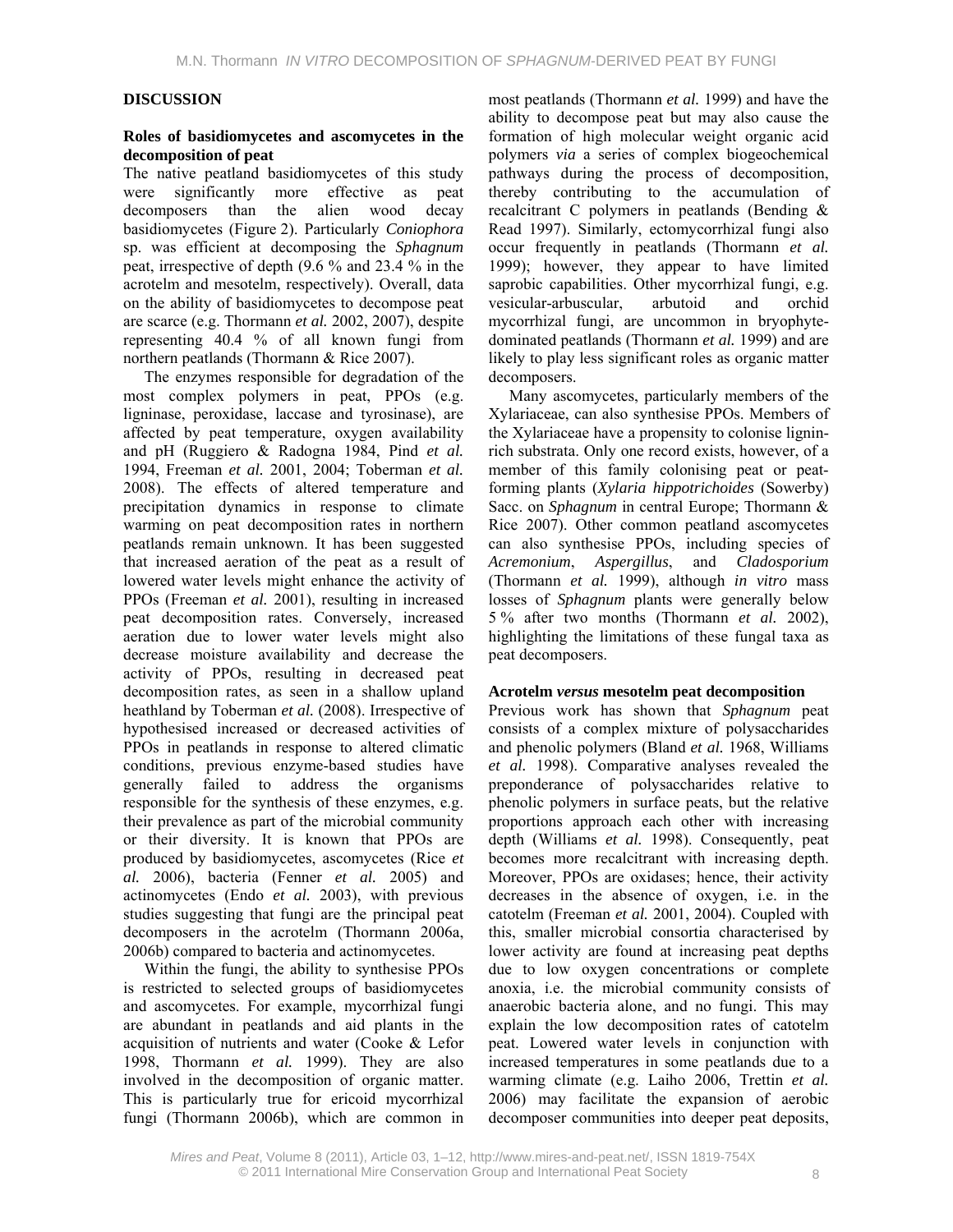thereby potentially resulting in increased rates of decomposition of these peat deposits. This postulate has been supported (e.g. Freeman *et al.* 2001, 2004; Fenner *et al.* 2005) and refuted (e.g. Laiho 2006, Toberman *et al.* 2008) in the past and points to complex interactions between the environment and microbial communities (Sinsabough 2010).

I could not find any work that has documented the ability of fungi to decompose mesotelm or catotelm peat, with previous work focusing only on fresh peatland plant material or acrotelm peat (e.g. Thormann *et al.* 2002, 2007, Rice *et al.* 2006). My data show that neither acrotelm nor mesotelm *Sphagnum*-derived peat can be decomposed effectively by most fungi (mean mass losses of 2.7 % and 4.3 %, respectively, after four months decomposition; Figure 3), including the nearubiquitous wood decomposing basidiomycetes known to decompose some of nature's most complex polymers. Overall, peatland basidiomycetes caused significantly greater mass losses of acrotelm and mesotelm peat than wood decay basidiomycetes (mean mass losses of 5.7 % and 1.4 %, respectively, after four months decomposition; Figure 3). Based on my data, mesotelm and catotelm peat deposits may be more stable than previously thought due to their recalcitrant nature and the restricted microbial consortia within and external to peatlands able to effectively decompose them.

## **Fungal life strategies and peat decomposition**

In general, the white rot fungi (*Pholiota* sp., *Trametes* sp., *C. unicolor*, *F. fomentarius*, *P. polygonia*, *P. punctatus*) were poorer peat decomposers than the brown rot fungi (*Coniophora* sp., *F. pinicola*). On average after four months decomposition, mass losses by the white rot fungi averaged 1.6 % in the acrotelm and 1.8 % in the mesotelm, and mass losses by the brown rot fungi averaged 6.2 % in the acrotelm and 13.9 % in the mesotelm. Mass losses of the non-wood-decay fungi (*Mycena* sp., *Psathyrella* sp.) were intermediate to those of the brown rot and white rot fungi (mean of 2.2 % in the acrotelm and 2.4 % in the mesotelm; Figure 4).

The disparity in mass losses may be the result of the propensity of the white rot and brown rot fungi to decompose preferentially lignin and cellulosic polymers, respectively. White rot is caused primarily by basidiomycetes (Reid 1995) and some ascomycetes in the Xylariaceae (Osono & Takeda 2002), it is characterised by the removal of all cellwall components including lignin (Blanchette 1995), a related suite of fungi is responsible for decomposing lignin in the litter (Osono & Takeda

2002, Steffen *et al.* 2002), and some white-rot fungi degrade all plant structural components simultaneously while others degrade a greater proportion of lignin (Reid 1995). In comparison, brown rot is also caused primarily by basidiomycetes, cellulose and other polysaccharides are selectively removed, and the degradation of lignin is limited (Blanchette 1995).

Thormann *et al.* (2002) examined the ability of a suite of fungi to decompose *S. fuscum* plants *in vitro*. They showed that the ascomycete *Sordaria fimicola* (Roberge *ex* Desmaz.) Ces. & De Not. caused the greatest (5.1 %) and *Mucor hiemalis* Wehmer, a zygomyecte, the smallest  $(0.1 \%)$  mass losses of *S. fuscum* after two months decomposition. In comparison, their only basidiomycete, an isolate similar to *Bjerkandera adusta* (Willd.:Fr.) P. Karst., caused a mass loss of 1.7 % over the same decomposition period. Their results are similar to mine and point to a generally limited ability of fungi to decompose *S. fuscum* plant tissues. Rice *et al.* (2006) determined that *Sphagnum* decomposition by selected ascomycetous and basidiomycetous fungi resembles white rot of wood (mean mass loss of 15 % after 4 months decomposition *in vitro*). They suggested that white rot basidiomycetes are proficient decomposers of *Sphagnum*-derived peat, which is contrary to my data. This discrepancy may be the result of Rice *et al.* (2006) using healthylooking, fresh *Sphagnum* plants as opposed to peat from 10 cm and 35 cm depths, as in my study. Peat is substantially more recalcitrant than fresh plant litter and consequently would lose substantially less mass over the same decomposition period.

The skewed ratio of polysaccharides to the phenolic fraction of acrotelm peat (about 72 % to 24 %, respectively; Williams *et al.* 1998) explains the greater mass losses of the *Sphagnum* peat caused by the brown rot fungi, which preferentially degrade polysaccharide-rich polymers relative to white rot fungi. I cannot explain why mass losses by the brown rot fungi doubled with increasing depth, while those of the white rot fungi remained similar (6.2–13.9 % *vs*. 1.6–1.8 % for brown rot and white rot fungi, respectively), considering that phenolic polymers, which favour white rot fungi, become more prevalent relative to polysaccharides such as cellulose with increasing depth (Williams *et al.* 1998).

Lastly, since I did not determine the fungal biomass in the decomposed peat samples, the mass losses reported here are likely to be under-estimates of actual mass losses. Based on a mean ergosterol (fungus-specific cell wall component) concentration of 5.1 mg g-1 DW in soil fungi (Djajakirana *et al.* 1996) and a range in ergosterol concentration of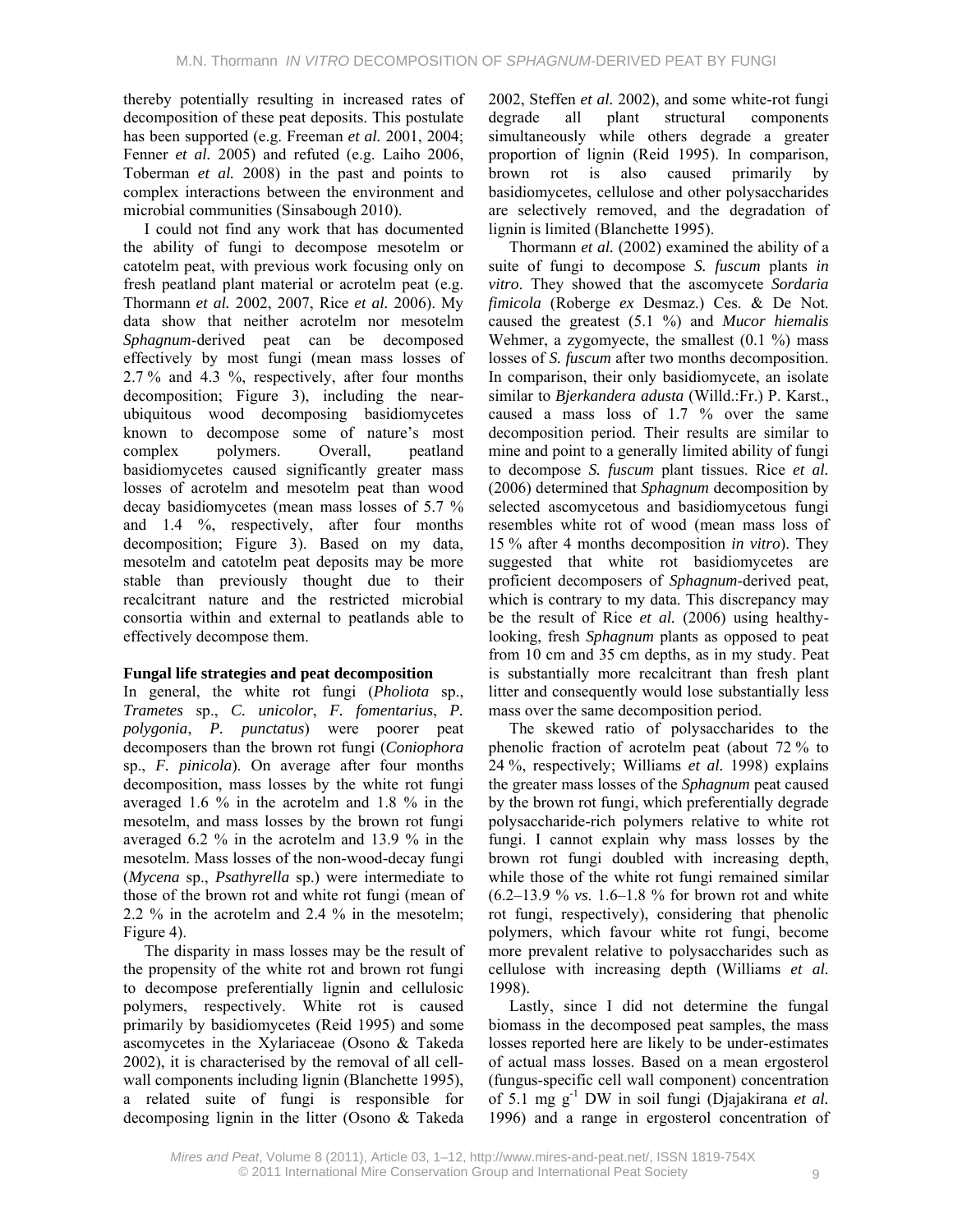about 150–270 µg g<sup>-1</sup> DW in peat (Potila & Sarjala 2004), the fungal biomass in peat ranges from 2.9– 5.3 %, i.e. my mass losses may be under-estimating actual masses by that quantity. Nonetheless, these under-estimates are likely to be offset by overestimates of mass losses due to my *in vitro* decomposition temperatures being higher than *in situ* decomposition temperatures and the fact that autoclaving may have altered the structural integrity of the peat samples sufficiently to enhance rates of decomposition.

## **CONCLUSIONS**

While *in vitro* studies cannot duplicate the complexity of natural environments, they can indicate the potential roles of individual fungal species or consortia in complex biogeochemical processes. It is recommended that *in vitro* assessments of the potential roles of individual species should be coupled with surveys of taxonomic diversity and *in situ* quantification of ecological processes, such as decomposition dynamics and nutrient cycling, to better elucidate the roles of fungi in ecological processes and to better model their responses to environmental disturbances. In addition, the previously described "enzymic latch", based on the oxygen constraint of the single phenol oxidase enzyme group, is in fact a "microbiological community limitation", as fungal species capable of effectively degrading acrotelm and mesotelm *Sphagnum*-derived peat are uncommon in peatlands and even rarer in surrounding terrestrial ecosystems. As such, the abundance of fungal taxa capable of producing the enzymes needed to degrade complex polyphenolic polymers should be added to the list of factors limiting peat decomposition.

## **ACKNOWLEDGEMENTS**

I thank C. Myrholm, A.V. Rice, L. Blanchard, S.E. Bayley, R.S. Currah, G. Hill-Rackette, M. Piercey, M. Day, B. Wilson, M. Plishka and C.F.C. Gibas for assistance with laboratory and field work and reviewing earlier versions of this manuscript. I also thank D.W. Beilman for collecting the Siberian peat samples. This manuscript was greatly improved following additional reviews by R.S. Clymo and two anonymous reviewers. Funding for this project was provided by Natural Resources Canada, Canadian Forest Service. Part of the research was conducted by M.N.T. while at the Northern Forestry Centre, Canadian Forest Service.

## **REFERENCES**

- Aerts, R. (2006) The freezer defrosting: global warming and litter decomposition rates in cold biomes. *Journal of Ecology*, 94, 713–724.
- Artz, R.R.E., Anderson, I.C., Chapman, S.J., Hagn, A., Schloter, M., Potts, J.M. & Campbell, C.D. (2007) Changes in fungal community composition in response to vegetational succession during the natural regeneration of cutover peatlands. *Microbial Ecology*, 54, 508– 522.
- Bending, G.D. & Read, D.J. (1997) Lignin and soluble phenolic degradation by ectomycorrhizal and ericoid mycorrhizal fungi. *Mycological Research*, 101, 1348–1354.
- Blanchette, R.A. (1995) Degradation of the lignocellulose complex in wood. *Canadian Journal of Botany*, 73, S999–S1010.
- Bland, D.E., Logan, A., Menshen, M. & Sternhell, S. (1968) The lignin of *Sphagnum*. *Phytochemistry*, 7, 1373–1377.
- Bondartseva, M., Krutov, V. & Lositskaya, V. (2003) Aphyllophorous fungi in pine forests in the Kostomuksha area, Republic of Karelia. In: Heikkilä, R. & Lindholm, T. (eds.) *Biodiversity and Conservation of Boreal Nature*, Finnish Environment Institute, Helsinki, 164–169.
- Brinson, M.M., Lugo, A.E. & Brown, S. (1981) Primary productivity, decomposition and consumer activity in freshwater wetlands. *Annual Review of Ecology and Systematics*, 12, 123– 161.
- Clymo, R.S. (1984) The limits to peat bog growth. *Philosophical Transactions of the Royal Society of London, Series B, Biological Sciences*, 303(1117), 605–654.
- Clymo, R.S. & Bryant, C.L. (2008) Diffusion and mass flow of dissolved carbon dioxide, methane, and dissolved organic carbon in a 7-m deep raised peat bog. *Geochimica et Cosmochimica Acta*, 72, 2048–2066.
- Cooke, J.C. & Lefor, M.W. (1998) The mycorrhizal status of selected plant species from Connecticut wetlands and transition zones. *Restoration Ecology*, 6, 214–222.
- Daulat, W.E. & Clymo, R.S. (1998) Effects of temperature and water table on the efflux of methane from peatland surface cores. *Atmospheric Environment*, 32, 3207–3218.
- Davidson, E.A. & Janssens, I.A. (2006) Temperature sensitivity of soil carbon decomposition and feedbacks to climate change. *Nature*, 440, 165–173.
- Djajakirana, G., Joeergensen, R.G. & Meyer, B. (1996) Ergosterol and microbial biomass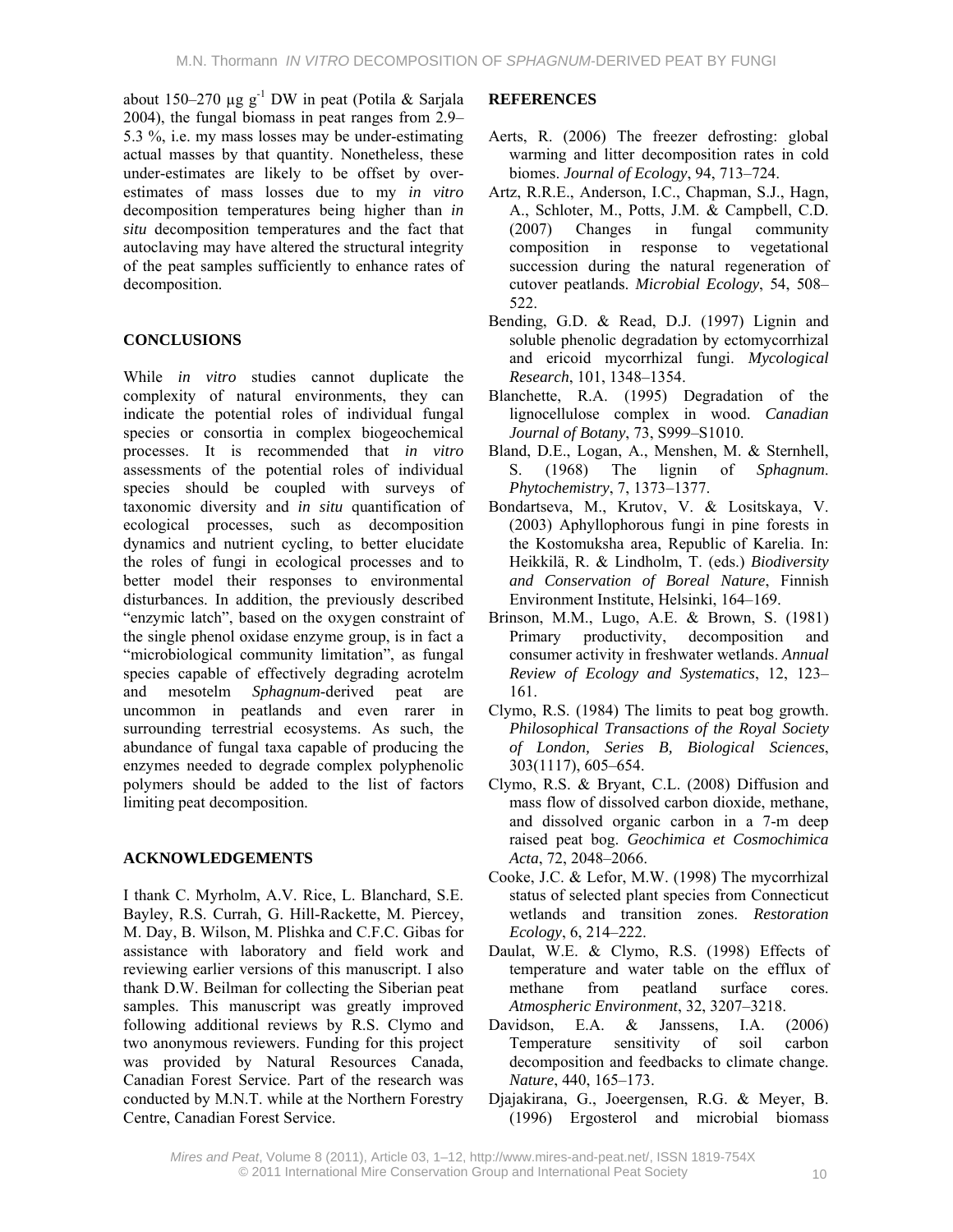relationship in soil. *Biology and Fertility of Soils*, 22, 299–304.

- Endo, K., Hayashi, Y., Hibi, T., Hosono, K., Beppu, T. & Ueda, K. (2003) Enzymological characterization of EpoA, a laccase-like phenol oxidase produced by *Streptomyces griseus*. *Journal of Biochemistry*, 133, 671–677.
- Environment Canada (2004) Canadian Climate Normals 1971-2000. Environment Canada, Ottawa. Online at: http://www.climate. weatheroffice.ec.gc.ca/climate\_normals.
- Fenner, N., Freeman, C. & Reynolds, B. (2005) Hydrological effects on the diversity of phenolic degrading bacteria in a peatland: Implications for carbon cycling. *Soil Biology & Biochemistry*, 37, 1277–1287.
- Freeman, C., Ostle, N., Fenner, N. & Kang, H. (2004) A regulatory role for phenol oxidase during decomposition in peatlands. *Soil Biology & Biochemistry*, 36, 1663–1667.
- Freeman, C., Ostle, N. & Kang, H. (2001) An enzymic 'latch' on a global carbon store. *Nature*, 409, 149.
- Frey, K.E. & Smith, L.C. (2003) Recent temperature and precipitation increases in West Siberia and their association with the Arctic Oscillation. *Polar Research*, 22, 287–300.
- Gilbertson, R.L. & Ryvarden, L. (1986) Vol. 1, *Abortiporus – Lindtneria*. *North American Polypores,* Fungiflora, Oslo, 1–433.
- Gilbertson, R.L. & Ryvarden, L. (1987) Vol. 2, *Megasporoporia -Wrightoporia*. *North American Polypores,* Fungiflora, Oslo, 437–885.
- Gorham, E. (1991) Northern peatlands: role in the carbon cycle and probable responses to global warming. *Ecological Applications*, 1, 182–195.
- Hallenberg, N. & Kueffer, N. (2001) Long-distance spore dispersal in wood-inhabiting basidiomycetes. *Nordic Journal of Botany*, 21, 431–436.
- Iiyama, K., Lam, T.B.T. & Stone, B.A. (1994) Covalent cross-links in the cell wall. *Plant Physiology*, 104, 315–320.
- Kotiranta, H., Mukhin, V., Ushakova, N. & Dai, Y.C. (2005) Polypore (Aphyllophorales, Basidiomycetes) studies in Russia. 1. South Ural. *Annales Botanici Fennici*, 42, 427–451.
- Laiho, R. (2006) Decomposition in peatlands: reconciling seemingly contrasting results on the impacts of lowered water levels. *Soil Biology & Biochemistry*, 38, 2011–2024.
- Lewis, N.G., Davin, L.B. & Sarkanene, S. (1999) The nature and function of lignins. In: Barton, D.H.R., Nakanishi, K. & Meth-Cohn, O. (eds.) *Comprehensive Natural Products Chemistry, Vol. 3. Carbohydrates and Their Derivatives*

*Including Tannins, Cellulose and Related Lignins*. Elsevier Science, Oxford, UK, 617–745.

- Ligrone, R., Carafa, A., Duckett, J.G., Renzaglia, K. S. & Ruel, K. (2008) Immunocytochemical detection of lignin-related epitopes in cell walls in bryophytes and the charalean alga *Nitella*. *Plant Systematsics and Evolution*, 270, 257–272.
- Limpens, J., Berendse, F., Blodau, C., Canadell, J.G., Freeman, C., Holden, J., Roulet, N., Rydin, H. & Schaepman-Strub, G. (2008) Peatlands and the carbon cycle: from local processes to global implications - a synthesis. *Biogeosciences*, 5, 1475–1491.
- Liski, J., Nissinen, A., Erhard, M. & Taskinen, O. (2003) Climatic effects on litter decomposition from arctic tundra to tropical rainforest. *Global Change Biology*, 9, 575–584.
- Munger, J.W. & Eisenreich, S.J. (1983) Continentalscale variations in precipitation chemistry. *Environmental Science and Technology*, 17, 32A–42A.
- Osono, T. & Takeda, H. (2002) Comparison of litter decomposing ability among diverse fungi in a cool temperate deciduous forest in Japan. *Mycologia*, 94, 421–427.
- Pind, A., Freeman, C. & Lock, M.A. (1994) Enzymic degradation of phenolic materials in peatlands - measurement of phenol oxidase activity. *Plant and Soil*, 159, 227–231.
- Potila, H. & Sarjala, T. (2004) Seasonal fluctuation in microbial biomass and activity along a natural nitrogen gradient in a drained peatland. *Soil Biology & Biochemistry*, 36, 1047–1055.
- Reid, I.D. (1995) Biodegradation of lignin. *Canadian Journal of Botany*, 73, S1011–S1018.
- Rice, A.V., Tsuneda, A. & Currah, R.S. (2006) *In vitro* decomposition of *Sphagnum* by some microfungi resembles white rot of wood. *FEMS Microbiology Ecology*, 56, 372–382.
- Ruggiero, P. & Radogna, V.M. (1984) Properties of laccase in humus-enzyme complexes. *Soil Science*, 138, 74–87.
- Scheirer, D.C. (1980) Differentiation of bryophyte conducting tissues: structure and histochemistry. *Bulletin of the Torrey Botanical Club*, 107, 298– 307.
- Sinsabough, R.L. (2010) Phenol oxidase, peroxidase and organic matter dynamics of soil. *Soil Biology & Biochemistry*, 42, 391–404.
- Stalheim, T., Balance, S., Christensen, B.E. & Granum, P.E. (2009) Sphagnan - a pectin-like polymer isolated from *Sphagnum* moss can inhibit the growth of some typical food spoilage and food poisoning bacteria by lowering the pH. *Journal of Applied Microbiology*, 106, 967–976.
- Steffen, K.T., Hatakka, A. & Hofrichter, M. (2002)